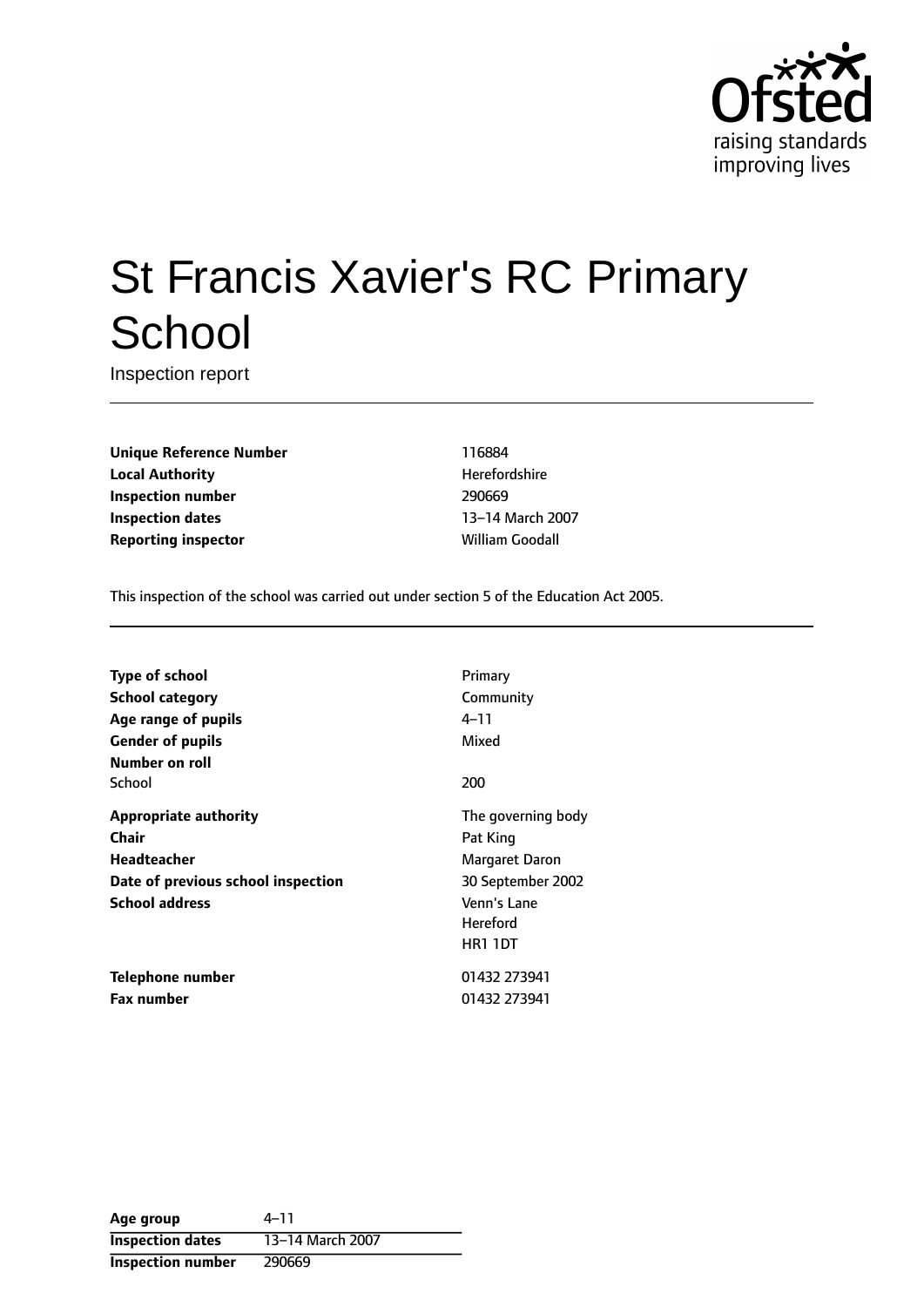.

© Crown copyright 2007

#### Website: www.ofsted.gov.uk

This document may be reproduced in whole or in part for non-commercial educational purposes, provided that the information quoted is reproduced without adaptation and the source and date of publication are stated.

Further copies of this report are obtainable from the school. Under the Education Act 2005, the school must provide a copy of this report free of charge to certain categories of people. A charge not exceeding the full cost of reproduction may be made for any other copies supplied.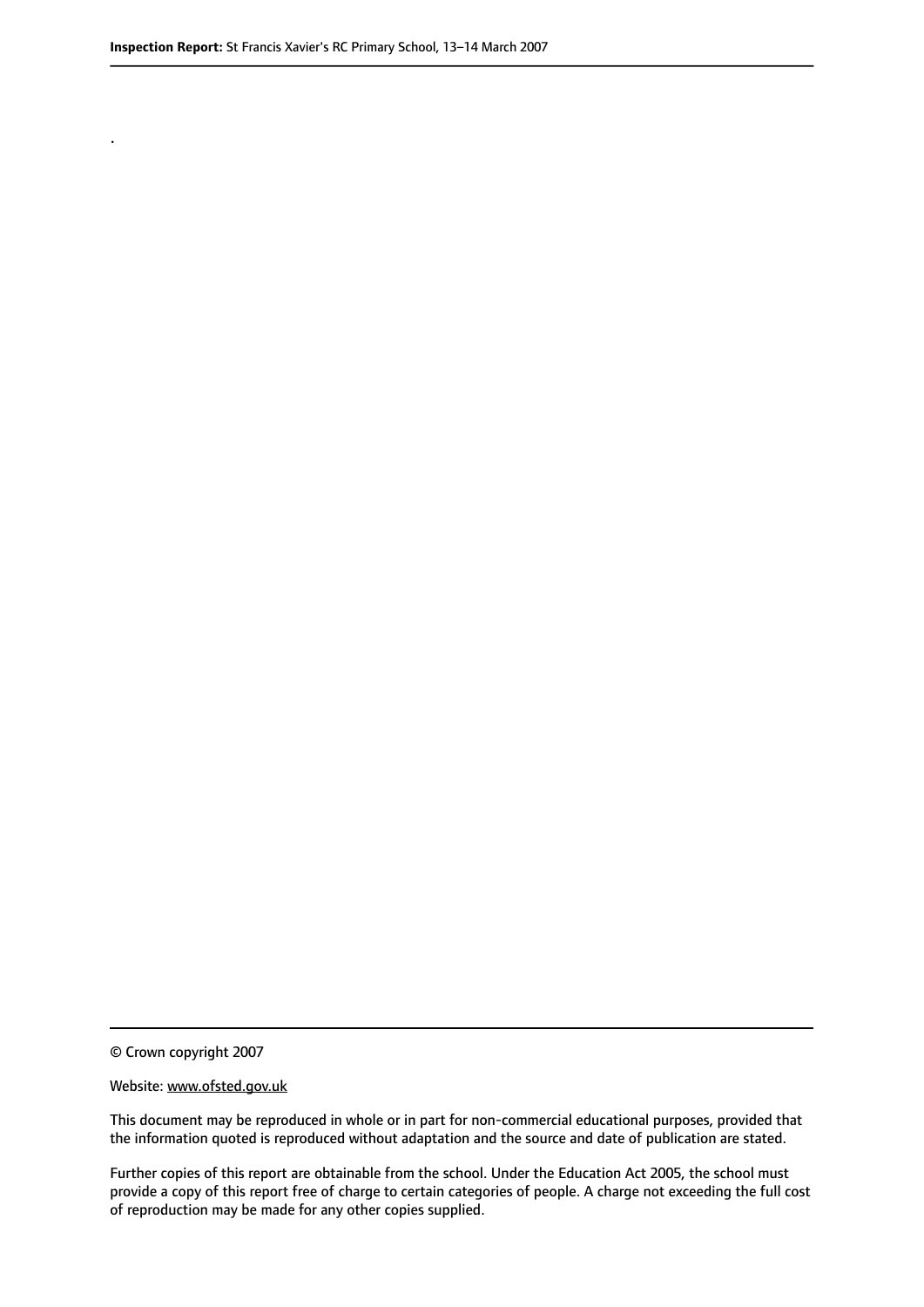# **Introduction**

The inspection was carried out by two Additional Inspectors.

## **Description of the school**

This is a Roman Catholic primary school of average size in the city of Hereford. Most of the pupils are of White British heritage, but currently a small minority of children in Reception Year are at an early stage of learning English. This is not typical of other year groups but is an indication of the increasing proportion of pupils who are learning English as an additional language entering the school. The proportion of pupils with learning difficulties or disabilities is below average, as is the proportion with statements of special educational need. A new headteacher joined the school in September 2006 and a new senior management team was created in January 2007.

#### **Key for inspection grades**

| Grade 1 | Outstanding  |
|---------|--------------|
| Grade 2 | Good         |
| Grade 3 | Satisfactory |
| Grade 4 | Inadequate   |
|         |              |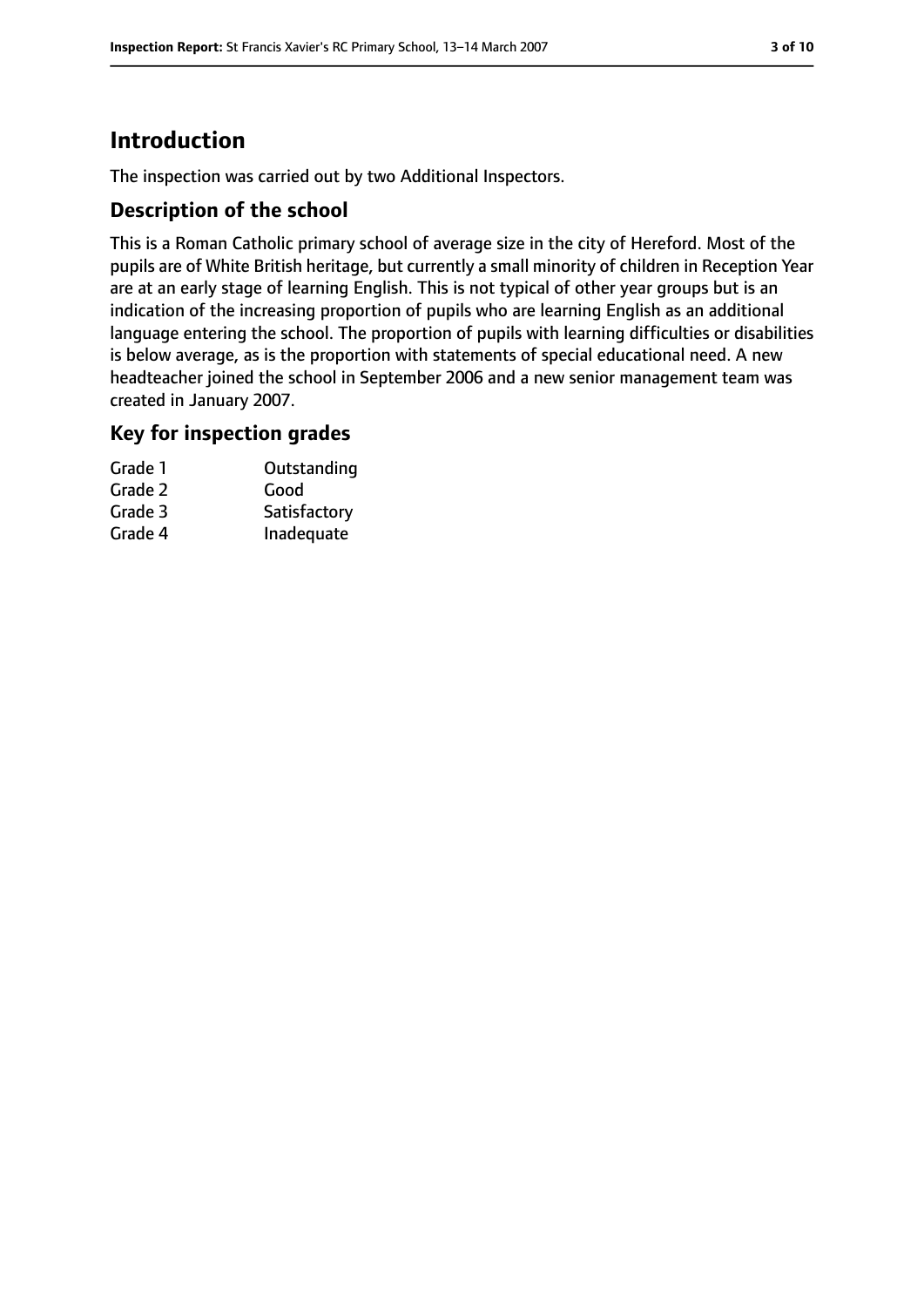# **Overall effectiveness of the school**

#### **Grade: 3**

St Francis Xavier's is a school that is changing rapidly. It has a new headteacher who has appointed new senior leaders and together they have introduced a range of initiatives. There is little evidence yet of their impact. The school's effectiveness at this stage is satisfactory, although the school self-evaluation judged provision to be good. The attainment on entry is average at present. All children make satisfactory progress and by the time they start Year 1, most will have met the expected goals, although language skills of a minority remain weak. Current standards at the end of Years 2 and 6 are average and achievement is satisfactory. The standards attained by Year 6 pupils in the 2006 tests were above average and this represented good achievement from their attainment in Year 2. The school is not confident that these results will be maintained. The pupilslearning English as an additional language and those with learning difficulties are supported well and make similar progress to the others.

Pupils' personal development and well-being are good. There is a strong emphasis on the Catholic ethos, and pupils enjoy their time at school, behave well and attendance is good. Pupils enjoy physical activity and make healthy choices at lunchtime and snack times. Pupils are satisfactorily prepared for later life through the many opportunities to develop initiative and to take on responsibilities.

Teaching and learning and the curriculum are satisfactory. The curriculum has been revised but the impact of the changes has yet to be seen. The pastoral care, support and guidance of pupils are satisfactory. Pastoral support is good but academic support and guidance is weaker. There is not yet a whole school approach to assessment, and so although individual teachers and subjects have information about pupils' progress, there is no overall strategy to monitor it. The leadership and management are satisfactory. The focus has been on creating a team ethos and supportive environment, but some vital initiatives, such as the monitoring of teaching and learning by senior managers, are not yet in place, so the support needed for teachers and learners to improve has not been clearly identified. The plans for improvement are in the pipeline, and much has been done to improve policies and paperwork, but the evidence on which the self-evaluation was based is uncertain and so several judgements are too generous.

#### **What the school should do to improve further**

- Gather and analyse evidence to make the self-evaluation more accurate.
- Establish systems for senior managers to monitor the quality of teaching and learning, and act upon the judgements made.
- Ensure that the assessment procedures are effective in identifying pupils' progress and the action to be taken to improve standards.

## **Achievement and standards**

#### **Grade: 3**

Attainment on entry to the Foundation Stage is in line with that usually found. Most pupils achieve the expected levels by the start of Year 1 and a few exceed them. Children who are learning English as an additional language quickly settle into the school and make satisfactory progress. In 2006, standards were around the national averages at the end of Year 2, and above average at the end of Year 6. Most pupils, throughout the school, make satisfactory progress although boys underachieved in the Key Stage 1 assessments last year. The school met its challenging targets for Year 6 pupils' performance in the national tests in 2006, which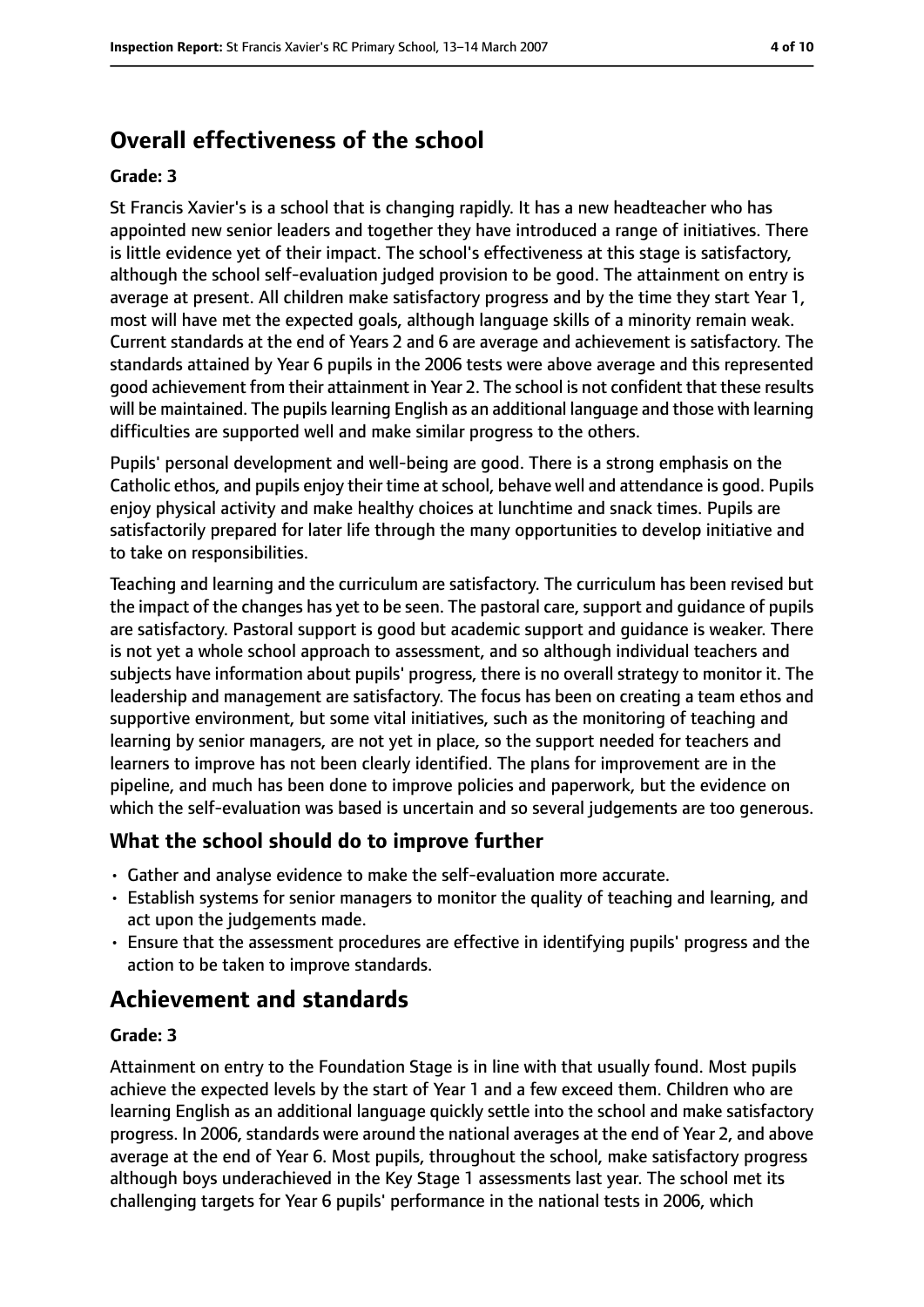represented good progress from their Year 2 results, but is not confident that they will be met this year because they were set too high. Standardsin the current Year 6 are around the national average.

# **Personal development and well-being**

#### **Grade: 2**

Children in the Reception class love coming to school. They are full of expectation and eager to learn. The older pupils also enjoy school and this is reflected in the above average level of attendance. Pupils say, 'School is good; it is a fun place to be.' They feel protected from problems such as loneliness and bullying. They are polite, well mannered and friendly. Children are caring of each other and they are mindful in their actions. The school seeks the views of the pupils and listens to their concerns and ideas through the active school council. Pupils' spiritual, moral, social and cultural development is good. The spiritual side of their development is strong. Pupils have a clear understanding of those who are not as fortunate as themselves and have raised money for local and national charities. Pupils have a well developed appreciation of their own culture and the presence of other cultures is used well to develop a wider understanding. Responsibility is readily accepted and acted upon by pupils, for example the school prefects carry out their duties most seriously. All pupils make a good contribution to the school and the wider community such as in the regular drama productions.

# **Quality of provision**

## **Teaching and learning**

#### **Grade: 3**

Most lessons are made interesting and relevant, with the result that pupils are keen and work hard. There is a 'buzz' to learning in the final years because the quality of teaching is consistently good and occasionally outstanding. Typically throughout the school, much of the questioning is brisk and pupils participate enthusiastically. However occasionally the pace is too slow and pupils become distracted when activities change. Pupils develop as sensible and mature learners who are keen to do well. Teachers manage pupils well and there is a good emphasis on the social and emotional aspects of learning. In the Reception class, the outdoor area is used well to enhance learning, but the large apparatus is not set out at the start of the day so is not used regularly. Pupils respond well to this respect and show a keen desire to do well in their work. They also respond well to the opportunities they are given to share ideas with each other. Work is marked regularly, but it concentrates on praise rather than informing the pupils how they could improve their work to reach their targets. Teachers guide the support staff well through clear direction in the lesson planning.

## **Curriculum and other activities**

#### **Grade: 3**

The curriculum meets the needs of the pupils, including those with learning difficulties and those for whom English is an additional language. At present the curriculum is being revised to take account of the new English and mathematics frameworks. Provision and use of information and communication technology (ICT) has developed satisfactorily since the previous inspection. Pupils are now confident users of technology and the examples of the art and design work in Year 4 is of exceptional quality. Booster programmes are used well for pupils needing extra help in basic skills. The individual educational programmes for pupils with learning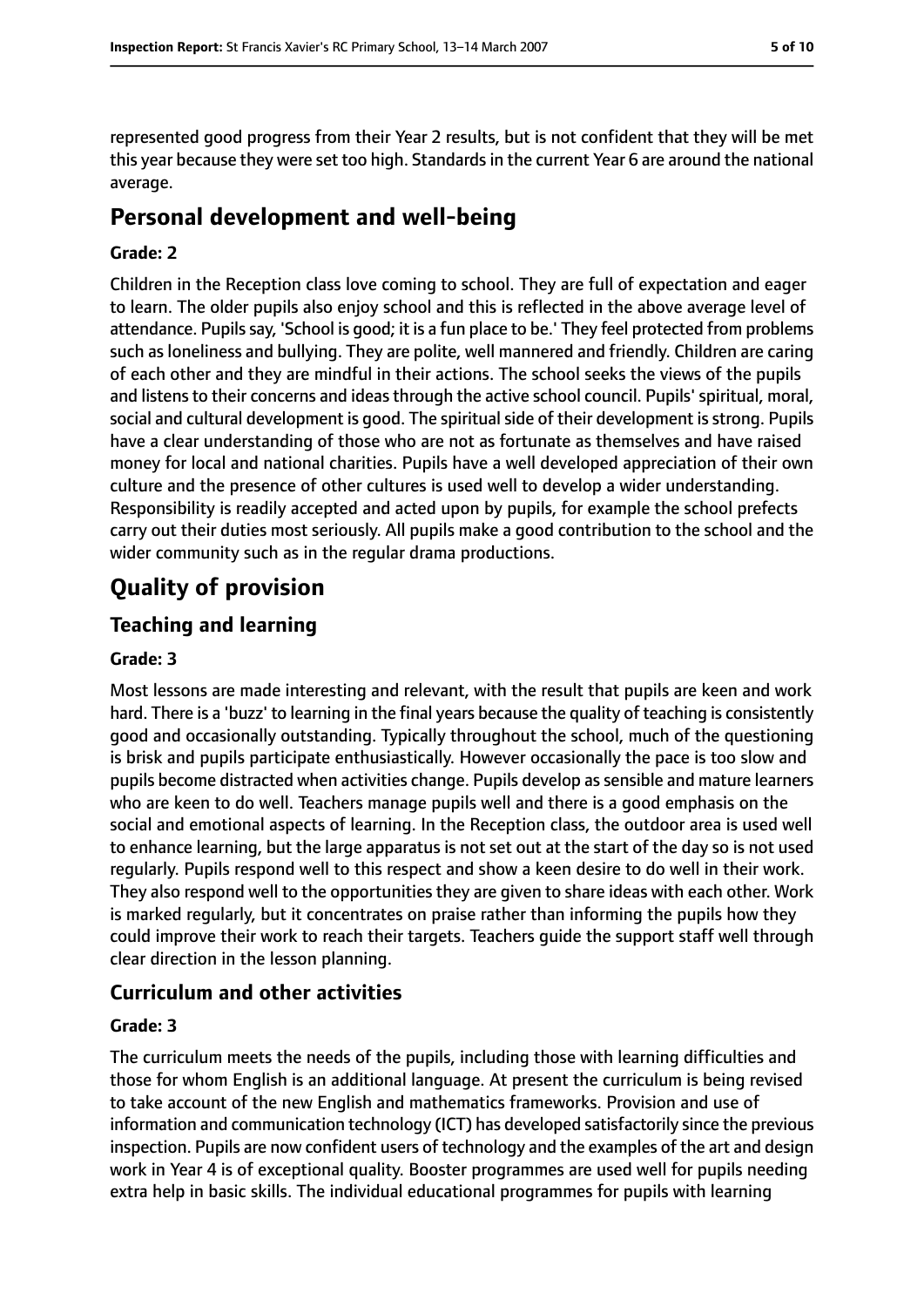difficulties or disabilities are satisfactory. Care is taken by teachers and teaching assistants to adjust work in lessons to meet their needs. There is good use of visits to museums and residential trips to enhance the curriculum and extend pupils' enjoyment and experiences. Pupils benefit from visiting experts, there are strong links with the secondary school, and the local priest is a regular visitor. Pupils are given opportunities to reflect and discuss issues, and personal, social and health education is thoroughly planned.

#### **Care, guidance and support**

#### **Grade: 3**

Staff know the pupils well and they develop warm relationships with them. Procedures to ensure that pupils are kept safe and secure, including those relating to child protection, are well established and all staff are aware of them. Pupils are confident that adults look after them and support them well. The school provides good personal support and guidance for pupils who have behavioural and learning difficulties. The school works closely with parents to provide the most effective help for their children. Pupils say that they feel safe and know who to turn to if necessary. Pupils reported, 'The teachers listen to us and they sort things out.' Parents are very supportive and many help around the school.

Academic guidance and support are satisfactory. There are regular assessments of the youngest children's progress through careful observation and evaluation. However, tracking of pupils' progressis not consistent acrossthe school which resultsin pupils' progress not being monitored consistently as they move through the school. This also results in difficulties in creating accurate end of year targets for all pupils. Rigorous systems have been put in place by individual subjects and teachers, but there is no whole school approach. The school sets targets for pupils but many are unsure of them so their impact is reduced.

# **Leadership and management**

#### **Grade: 3**

On starting their jobs, the headteacher and senior leadership team identified a number of areas needing urgent attention, and are developing strategies to address them. Policies and documentation are being revised and approved and the focus has been on developing a shared approach within a mutually supportive environment. This is being done successfully but it is too early to evaluate the impact of some of the specific strategies for improvement, because although the science and technology co-ordinators have begun to visit lessons, there are no regular and systematic checks on teaching and learning or a clear view of how the school will make the best use of performance data. Therefore some of the judgements in the school's self-evaluation are too generous, as the evidence on which they are based is insecure. Standards are satisfactory in the school at present, but the plans for long-term development and improvement are not clear.

Governors support and are starting to challenge the school's performance more rigourously. They are now informed through day-to-day involvement in the school's work. The school's limited resources are used effectively. The improvement since the last inspection and the capacity to improve further are both satisfactory.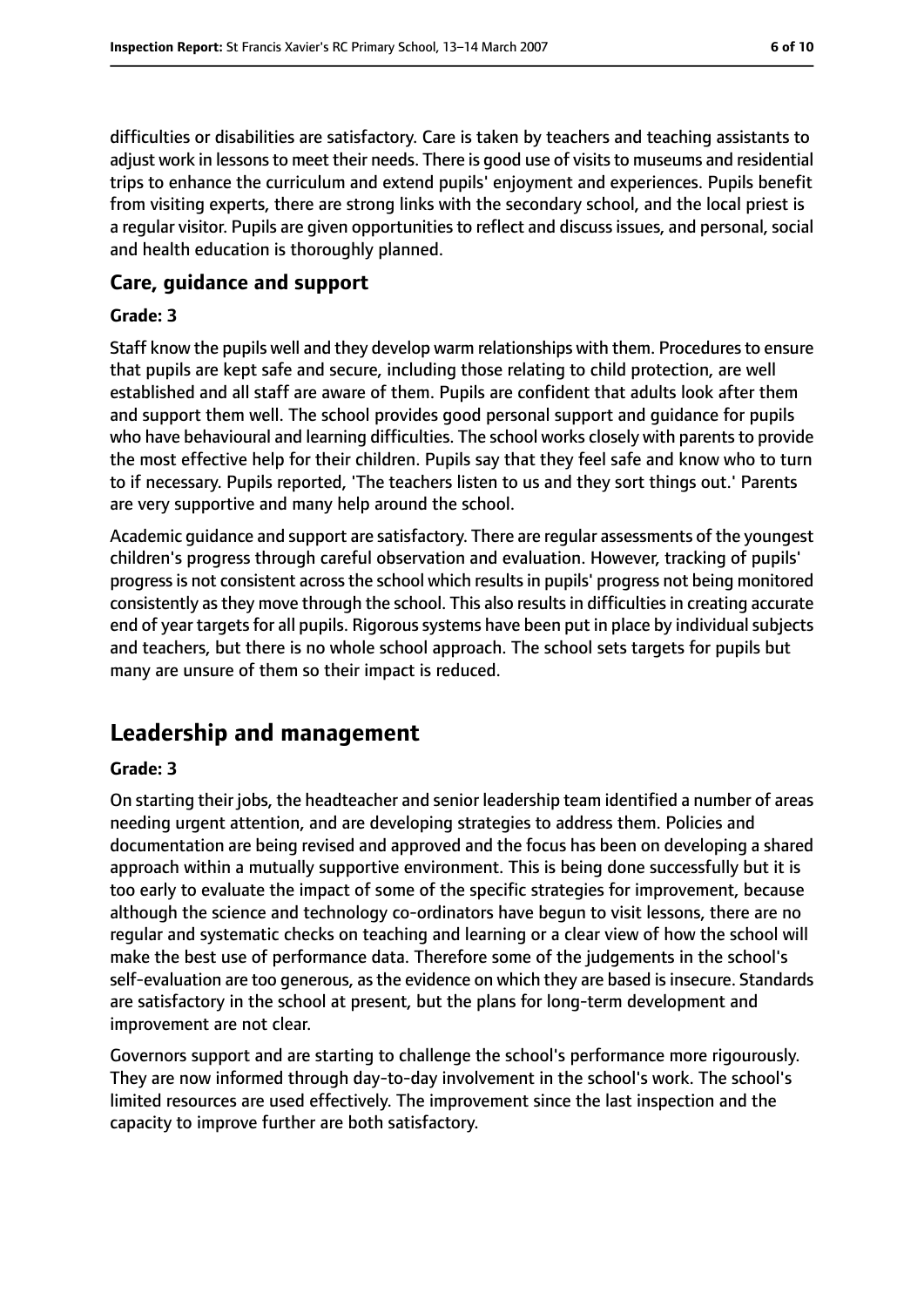**Any complaints about the inspection or the report should be made following the procedures set out in the guidance 'Complaints about school inspection', which is available from Ofsted's website: www.ofsted.gov.uk.**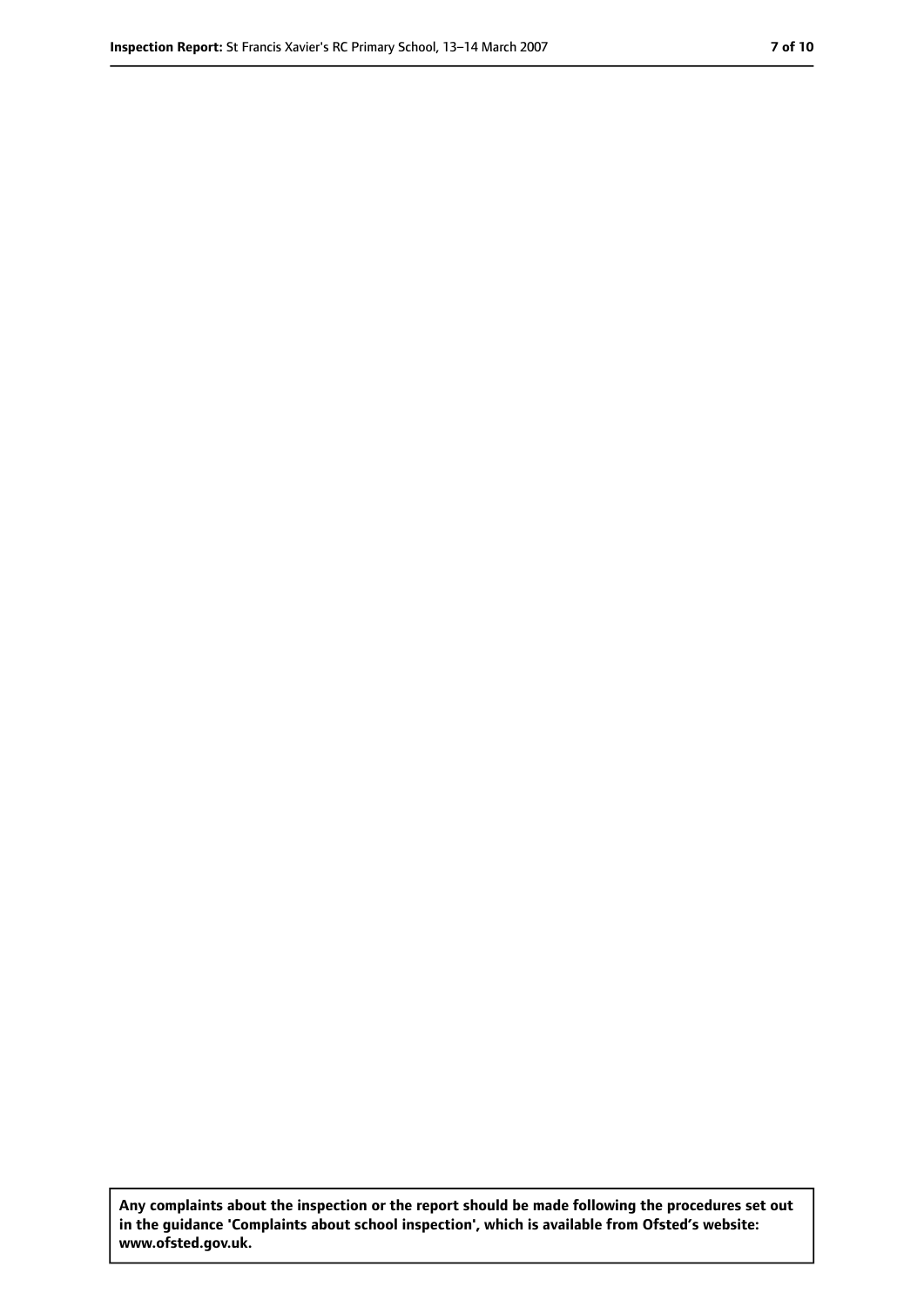#### **Inspection Report:** St Francis Xavier's RC Primary School, 1314 March 2007 **8 of 10**

#### **Annex A**

# **Inspection judgements**

| Key to judgements: grade 1 is outstanding, grade 2 good, grade 3 satisfactory, and grade 4 $\,$ | <b>School</b>  |
|-------------------------------------------------------------------------------------------------|----------------|
| inadequate                                                                                      | <b>Overall</b> |

## **Overall effectiveness**

| How effective, efficient and inclusive is the provision of education, integrated<br>care and any extended services in meeting the needs of learners? |     |
|------------------------------------------------------------------------------------------------------------------------------------------------------|-----|
| How well does the school work in partnership with others to promote learners'<br>well-being?                                                         |     |
| The quality and standards in the Foundation Stage                                                                                                    |     |
| The effectiveness of the school's self-evaluation                                                                                                    |     |
| The capacity to make any necessary improvements                                                                                                      |     |
| Effective steps have been taken to promote improvement since the last<br>inspection                                                                  | Yes |

## **Achievement and standards**

| How well do learners achieve?                                                                               |  |
|-------------------------------------------------------------------------------------------------------------|--|
| The standards <sup>1</sup> reached by learners                                                              |  |
| How well learners make progress, taking account of any significant variations between<br>groups of learners |  |
| How well learners with learning difficulties and disabilities make progress                                 |  |

## **Personal development and well-being**

| How good is the overall personal development and well-being of the<br>learners?                                  |  |
|------------------------------------------------------------------------------------------------------------------|--|
| The extent of learners' spiritual, moral, social and cultural development                                        |  |
| The behaviour of learners                                                                                        |  |
| The attendance of learners                                                                                       |  |
| How well learners enjoy their education                                                                          |  |
| The extent to which learners adopt safe practices                                                                |  |
| The extent to which learners adopt healthy lifestyles                                                            |  |
| The extent to which learners make a positive contribution to the community                                       |  |
| How well learners develop workplace and other skills that will contribute to<br>their future economic well-being |  |

## **The quality of provision**

| How effective are teaching and learning in meeting the full range of the<br>learners' needs?          |  |
|-------------------------------------------------------------------------------------------------------|--|
| How well do the curriculum and other activities meet the range of needs<br>and interests of learners? |  |
| How well are learners cared for, quided and supported?                                                |  |

 $^1$  Grade 1 - Exceptionally and consistently high; Grade 2 - Generally above average with none significantly below average; Grade 3 - Broadly average to below average; Grade 4 - Exceptionally low.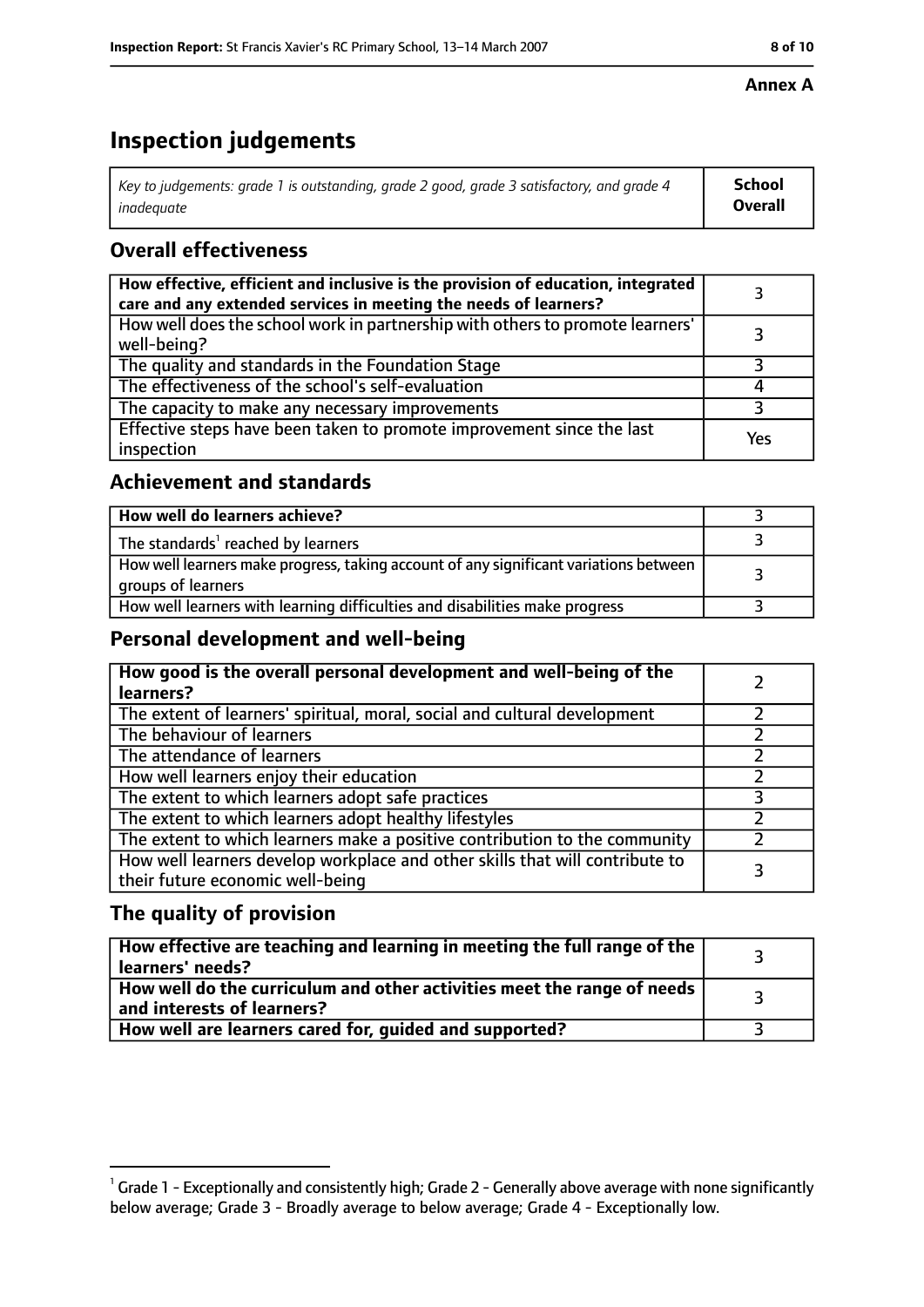#### **Annex A**

# **Leadership and management**

| How effective are leadership and management in raising achievement<br>and supporting all learners?                                              |           |
|-------------------------------------------------------------------------------------------------------------------------------------------------|-----------|
| How effectively leaders and managers at all levels set clear direction leading<br>to improvement and promote high quality of care and education |           |
| How effectively performance is monitored, evaluated and improved to meet<br>challenging targets                                                 |           |
| How well equality of opportunity is promoted and discrimination tackled so<br>that all learners achieve as well as they can                     |           |
| How effectively and efficiently resources, including staff, are deployed to<br>achieve value for money                                          | 3         |
| The extent to which governors and other supervisory boards discharge their<br>responsibilities                                                  | 3         |
| Do procedures for safequarding learners meet current government<br>requirements?                                                                | Yes       |
| Does this school require special measures?                                                                                                      | <b>No</b> |
| Does this school require a notice to improve?                                                                                                   | No        |